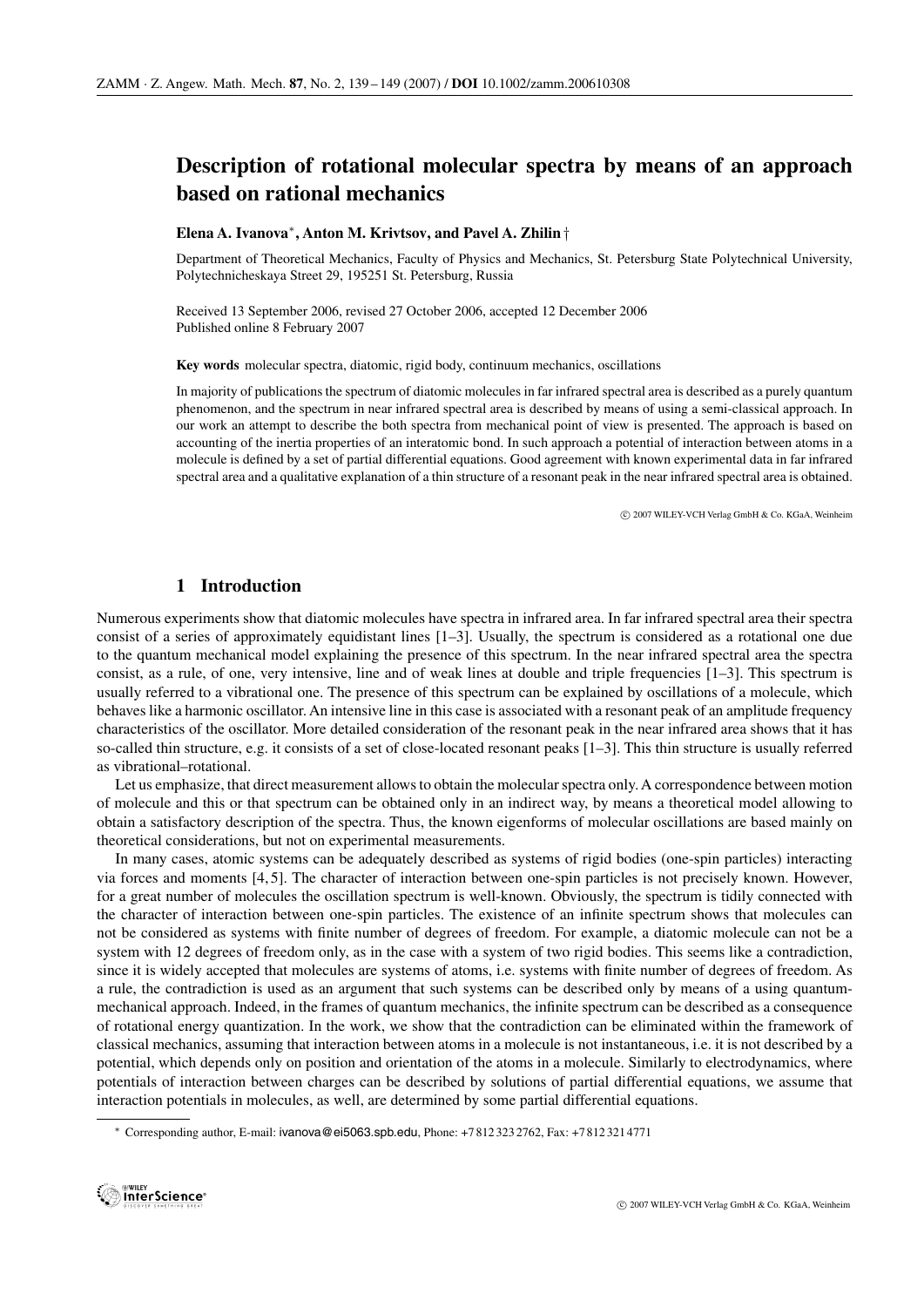Let us name a molecule as A body and the atoms in the molecule as bodies  $A_1$  and  $A_2$ , respectively. Let us assume, that the bodies  $A_1$  and  $A_2$  are in a medium, which determines interaction between them. The bodies produce disturbances in the medium, which is of significance at the distances comparable with sizes of the atoms, but can be neglected at large distances. Let us name the medium under disturbance in the direct vicinity of the bodies  $A_1$  and  $A_2$  as the body  $A_3$ . We accept that the body A contains also the body  $A_3$ . What kind of physical object is modelled by the body  $A_3$ ? To answer the question, let us consider the following two models.

*The first model.* Assume that the bodies  $A_1$  and  $A_2$  includes atoms and electrons not participating in the valent bonding. The hybridized electron clouds forming the bond in a diatomic molecule we name as the body  $A_3$ . Such models are considered in quantum chemistry. An significant difference of this model from one used in quantum chemistry, is that the electron clouds are believed to be a continuous medium, which is described by partial differential equations.

*The second model.* Assume that the bodies  $A_1$  and  $A_2$  are the atoms, and the body  $A_3$  is a part of a disturbed electromagnetic field, which lies in direct vicinity of the atoms. The disturbance in the electromagnetic field appears due to the fact that the atoms contain positive and negative charged particles. The model lies not so close to the traditional one, but it is in a good agreement with the criterion that an electromagnetic field and positive and negative charges interact with each other.

It is difficult to prefer this or that model, because the modern measuring equipment can give no possibility to discover internal structure of a molecule. The most reliable data, which can be obtained from experiment, are the molecular spectra. Therefore, any molecular model describing its spectra has the right to exist. For the purposes of particular concern of our work the physical interpretation of the molecular model is of no importance. The following is important. For the bodies  $A_1$ and  $A_2$ , it is permissible to use models of one-spin particles (solid bodies), for the body  $A_3$  it is important to use a continuous model.

For simplicity of the further work let us use the following three assumptions regarding the continuum model of the body  $A_3$ : 1) The considered medium is concentrated near the segment connecting atoms of the diatomic molecule, therefore for its modelling it is admissible to use an one-dimensional continuum. 2) The one-dimensional continuum consists from one-spin particles (rigid bodies) possessing six degrees of freedom and interacting via forces and moments. 3) The forces and moments depend only on position of these particles and do not depend on their velocities — in other words a model of elastic continuum is considered. Thus, the body A, modelling a molecule, includes two one-spin particles (the bodies  $A_1$ and  $A_2$ ) and one-dimensional elastic continuum (the body  $A_3$ ). It is supposed, that the bodies  $A_1$  and  $A_2$  cannot interact directly, they interact with the body  $A_3$  by means of which the interaction of these bodies is performed.

In the presented work the direct tensor calculus is used for description of the dynamics of one-spin particles (rigid bodies). In details description of this technique can be found in [6,7].

#### **2 One-spin particle model**

Position in space of an one-spin particle is determined by a vector of position  $R(t)$  and a tensor of rotation  $P(t)$ . The tensor of rotation is a properly orthogonal tensor, which represents the solution of equations

$$
\boldsymbol{P} \cdot \boldsymbol{P}^T = \boldsymbol{P}^T \cdot \boldsymbol{P} = \boldsymbol{E}, \qquad \det \boldsymbol{P} = 1; \tag{1}
$$

where *E* is the unit tensor. Translational and angular velocities of an one-spin particle are calculated by formulas:

$$
\boldsymbol{v}(t) = \dot{\boldsymbol{R}}(t), \qquad \boldsymbol{\omega}(t) = -\frac{1}{2} \left[ \dot{\boldsymbol{P}}(t) \cdot \boldsymbol{P}^T(t) \right]_{\times}, \tag{2}
$$

where  $A_\times$  is the vector invariant of tensor  $A$ . Kinetic energy  $K^*$  of an one-spin particle by definition is the quadratic form of its velocities [8, 9], namely,

$$
K^* = mK, \qquad K = \frac{1}{2}\boldsymbol{v}\cdot\boldsymbol{v} + \boldsymbol{v}\cdot\boldsymbol{\Theta}_1\cdot\boldsymbol{\omega} + \frac{1}{2}\boldsymbol{\omega}\cdot\boldsymbol{\Theta}_2\cdot\boldsymbol{\omega},\tag{3}
$$

where m is the mass of an one-spin particle; K is the mass density of kinetic energy;  $\Theta_1$  and  $\Theta_2$  are the mass densities of inertia tensors. Momentum  $K_1^*$  and angular momentum  $K_2^*$  of an one-spin particle are defined by formulas [8,9]:

$$
\boldsymbol{K}_{1}^{*} = m\boldsymbol{K}_{1}, \qquad \boldsymbol{K}_{1} = \frac{\partial K}{\partial v}; \qquad \boldsymbol{K}_{2}^{*} = m\boldsymbol{K}_{2}, \qquad \boldsymbol{K}_{2} = \boldsymbol{R} \times \frac{\partial K}{\partial v} + \frac{\partial K}{\partial \omega}.
$$
\n(4)

-c 2007 WILEY-VCH Verlag GmbH & Co. KGaA, Weinheim **www.zamm-journal.org**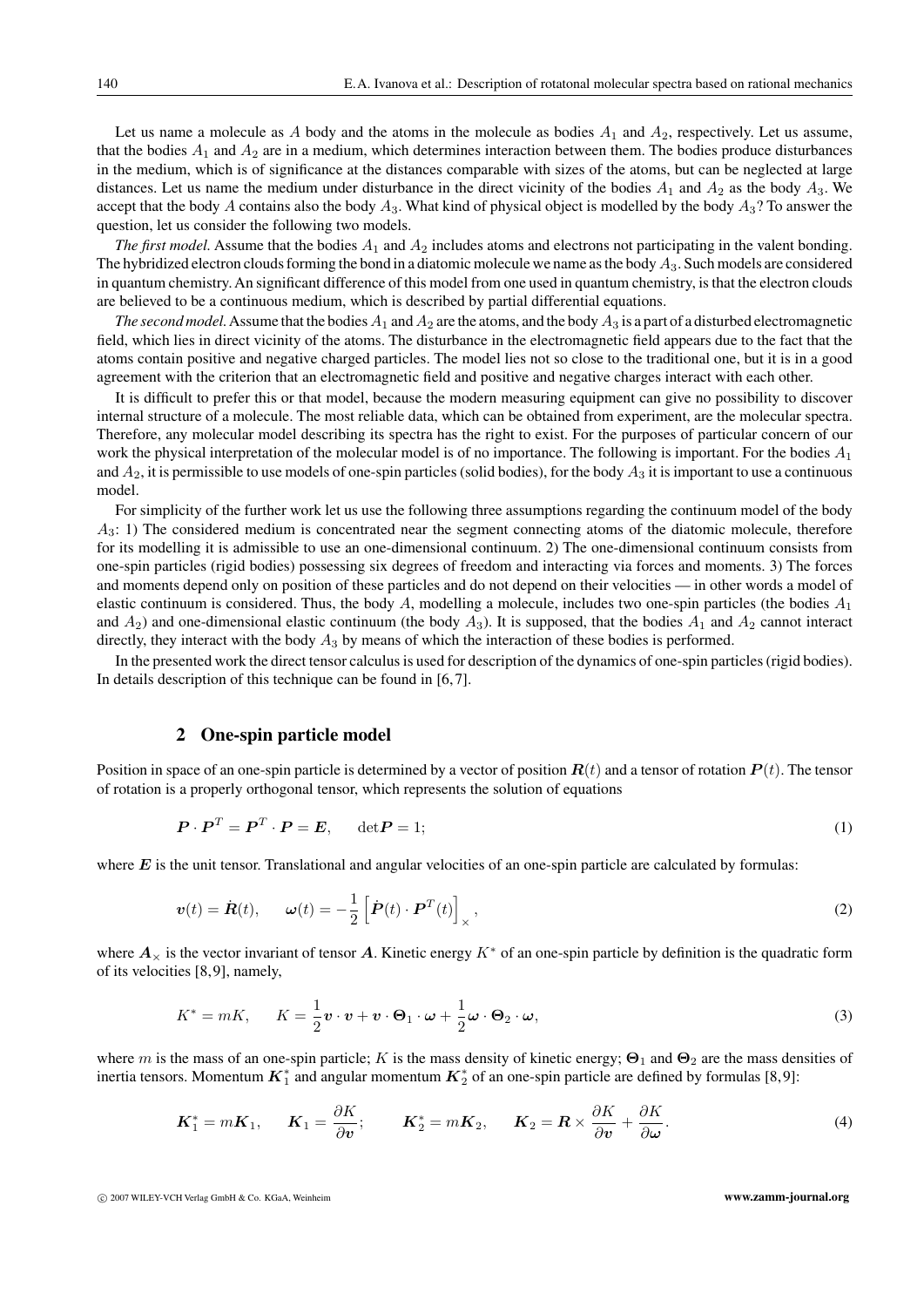#### **3 Fundamental laws of mechanics**

*Definition.* Let us consider a closed surface  $S_A$ . The set of one-spin particles  $A_i$ , being inside of surface  $S_A$  we name as body A. Let us name the set of one-spin particles, being outside of surface  $S_A$ , as an environment of body A and denote it as  $A^e$ . For simplicity, let us assume that no particles are present on surface  $S_A$ .

Kinetic energy, momentum, and angular momentum satisfy additivity axioms. According to the axioms for body A consisting of a discrete set of bodies  $A_i$  the following formulas are valid:

$$
K^*(A) = \sum_i K^*(A_i), \qquad K_1^*(A) = \sum_i K_1^*(A_i), \qquad K_2^*(A) = \sum_i K_2^*(A_i).
$$
 (5)

When the mass in body  $A$  is continuously distributed, the sums in formulas (5) are substituted by integrals.

Let us formulate the fundamental laws of mechanics for the bodies, whose mass and energy of non-mechanical nature are not exchanged.

*The first law of dynamics by Euler.* A rate in the momentum change of body A is equal to the force  $F(A, A^e)$  acting on the body A from its environment, namely:

$$
\mathbf{K}_1^*(A) = \mathbf{F}(A, A^e). \tag{6}
$$

*The second law of dynamics by Euler.* A rate in the angular momentum change of body A is equal to the moment  $M(A, A^e)$  acting on body A from its environment:

$$
\mathbf{K}_{2}^{*}(A) = \mathbf{M}(A, A^{e}). \tag{7}
$$

Here, the angular momentum  $\pmb{K}_2^*(A)$  and the the external moment  $\pmb{M}(A,A^e)$  are calculated relative to the same reference points.

*The third fundamental law of mechanics (the energy balance equation).* A rate in in the total energy change of body A is equal to the external force and moment power, namely:

$$
\dot{E}^*(A) = N(A, A^e), \qquad E^*(A) = K^*(A) + U^*(A). \tag{8}
$$

Here,  $E^*(A)$  is the total energy of body  $A$ ;  $U^*(A)$  is the internal energy of body  $A$ ;  $N(A, A^e)$  is the the external force and moment power.

#### **4 Model of one-dimensional elastic continuum consisting of one-spin particles**

Let us consider an one-dimensional continuum model where each point represents an one-spin particle. In the reference configaration, all particles of the continuum are placed on a segment of line  $0 \le s \le l$ , i.e. their positions are determined by radius-vector  $r(s) = s\tau$ , where  $\tau$  is the unit vector. Rotation tensor of the particles in a reference configuration is believed to be unit. Position of particles in continuum for the actual configuration is set by position vector  $\mathbf{R}(s,t)$  and rotation tensor  $P(s, t)$ . The translational and angular velocities of particles in continuum are calculated by formulas (2). Now, we consider the dynamic structures of an one-dimensional continuum of one-spin particles. Kinetic energy, momentum, and angular momentum of a part of one-dimensional continuum located between cross-sections  $s_1$  and  $s_2$  are expressed via integrals:

$$
K^* = \int_{s_1}^{s_2} \rho K \, ds, \quad \mathbf{K}_1^* = \int_{s_1}^{s_2} \rho \mathbf{K}_1 \, ds, \quad \mathbf{K}_2^* = \int_{s_1}^{s_2} \rho \mathbf{K}_2 \, ds,\tag{9}
$$

where  $\rho$  is the linear density; K is the mass density of kinetic energy evaluated by formula (3);  $K_1$ ,  $K_2$  are the mass densities of momentum and angular momentum, respectively determined by formulas (4).

Let us formulate the fundamental laws of mechanics. An integral form of the first law of dynamics by Euler is

$$
\int_{s_1}^{s_2} \rho \dot{K}_1 ds = \int_{s_1}^{s_2} \rho F ds + \mathcal{N}_{(\tau)}(s_2, t) + \mathcal{N}_{(-\tau)}(s_1, t), \tag{10}
$$

where *F* is the mass density of force acting from an environment,  $N_{(\tau)}(s_2, t)$  simulates the force acting from a part of the continuum on the right side of point  $s_2$ ;  $N_{(-\tau)}(s_1, t)$  simulates the force acting from a part of the continuum on the left side of point  $s_1$ .

 $www.zamm-journal.org$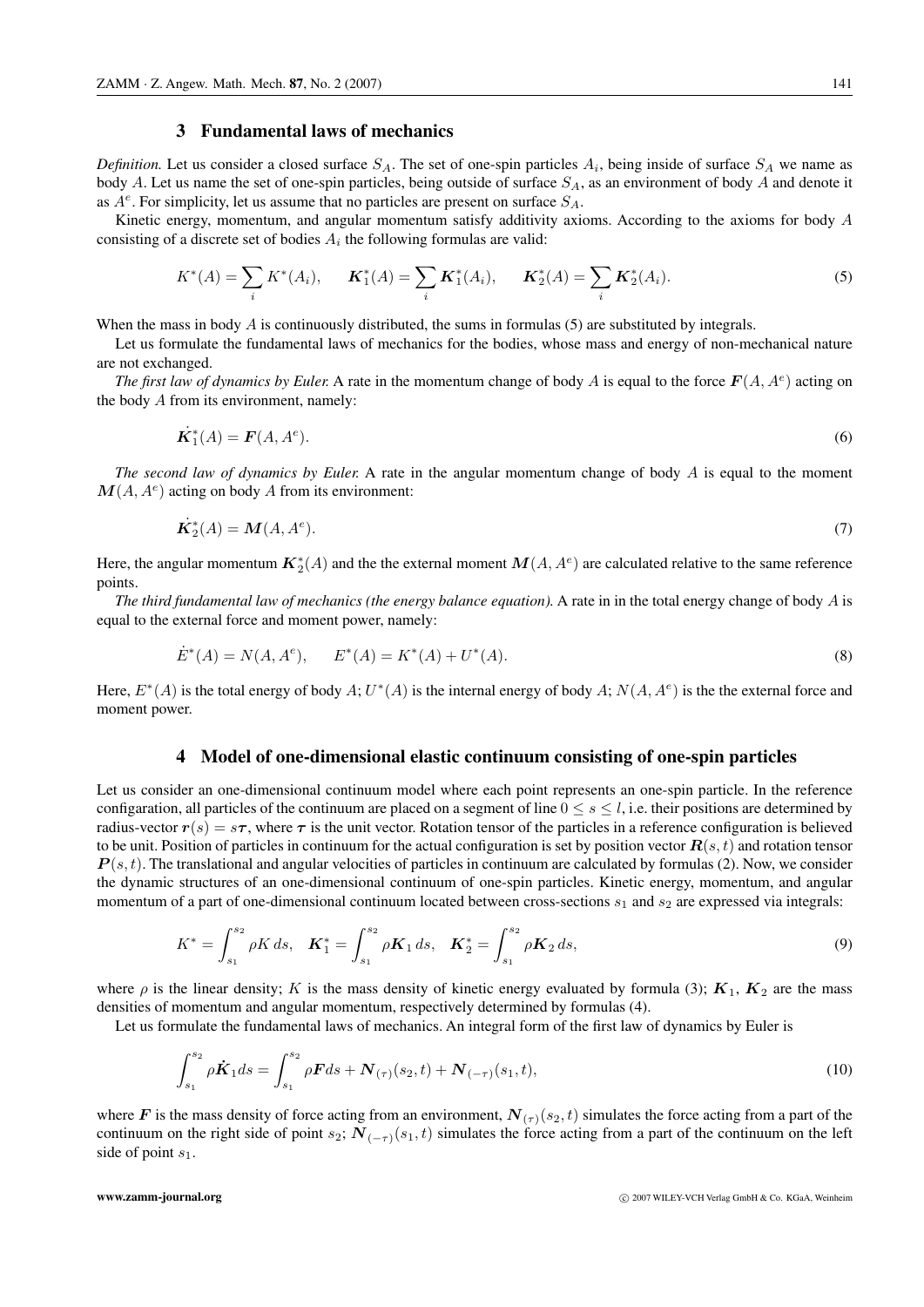In formulation of the second law of dynamics by Euler, it is necessary to choose the reference point and the point of reduction. As for the reference point, we choose the reference frame origin, and as for the point of reduction let us choose the point  $\mathbf{R}(s, t)$ . An integral form of the second law of dynamics by Euler is

$$
\int_{s_1}^{s_2} \rho \dot{K}_2 ds = \int_{s_1}^{s_2} \rho \left[ \mathbf{R} \times \mathbf{F} + \mathbf{L} \right] ds
$$
  
+  $\mathbf{R}(s_2, t) \times \mathbf{N}_{(\tau)}(s_2, t) + \mathbf{R}(s_1, t) \times \mathbf{N}_{(-\tau)}(s_1, t) + \mathbf{M}_{(\tau)}(s_2, t) + \mathbf{M}_{(-\tau)}(s_1, t), \quad (11)$ 

where *L* is the mass density of moment acting from an environment;  $M_{(\tau)}(s_2, t)$  simulates the moment acting from a part of the continuum on the right side of point  $s_2$ ;  $M_{(-\tau)}(s_1, t)$  simulates the moment acting from a part of the continuum on the left side of point  $s_1$ .

Applying Eqs. (10), (11) to infinitesimal elements of the continuum, it is easy to prove a analogues of Newton's third law

$$
\mathbf{N}(s,t) \equiv \mathbf{N}_{(\tau)}(s,t) = -\mathbf{N}_{(-\tau)}(s,t), \quad \mathbf{M}(s,t) \equiv \mathbf{M}_{(\tau)}(s,t) = -\mathbf{M}_{(-\tau)}(s,t), \tag{12}
$$

which allows to rewrite Eqs. (10), (11) in the form

$$
\int_{s_1}^{s_2} \rho \left( \mathbf{v} + \mathbf{\Theta}_1 \cdot \boldsymbol{\omega} \right)' ds = \int_{s_1}^{s_2} \left[ \boldsymbol{N}' + \rho \boldsymbol{F} \right] ds,
$$
\n(13)

$$
\int_{s_1}^{s_2} \left[ \rho v \times \Theta_1 \cdot \omega + \rho \left( v \cdot \Theta_1 + \Theta_2 \cdot \omega \right) \right] ds = \int_{s_1}^{s_2} \left[ M' + R' \times N + \rho L \right] ds. \tag{14}
$$

Using arbitrariness in our choice of cross-sections  $s_1$  and  $s_2$ , we obtain from the above equations a local form of the laws of dynamics, namely:

$$
\rho \left( \boldsymbol{v} + \boldsymbol{\Theta}_1 \cdot \boldsymbol{\omega} \right)^{\cdot} = \boldsymbol{N}' + \rho \boldsymbol{F},\tag{15}
$$

$$
\rho v \times \Theta_1 \cdot \omega + \rho (v \cdot \Theta_1 + \Theta_2 \cdot \omega) = M' + R' \times N + \rho L. \tag{16}
$$

The third fundamental law of mechanics (the energy balance equation) is of the form:

$$
\int_{s_1}^{s_2} \rho \left( \dot{K} + \dot{U} \right) ds = \int_{s_1}^{s_2} \rho \left[ \mathbf{F} \cdot \mathbf{v} + \mathbf{L} \cdot \boldsymbol{\omega} \right] ds \n+ \mathbf{N}_{(\tau)}(s_2, t) \cdot \mathbf{v}(s_2, t) + \mathbf{M}_{(\tau)}(s_2, t) \cdot \boldsymbol{\omega}(s_2, t) + \mathbf{N}_{(-\tau)}(s_1, t) \cdot \mathbf{v}(s_1, t) \n+ \mathbf{M}_{(-\tau)}(s_1, t) \cdot \boldsymbol{\omega}(s_1, t),
$$
\n(17)

where U is the mass density of internal energy. Using Eqs.  $(12)$ ,  $(15)$ ,  $(16)$ , a local form of the energy balance equation can be obtained

$$
\rho \dot{U} = \mathbf{N} \cdot (\mathbf{v}' + \mathbf{R}' \times \boldsymbol{\omega}) + \mathbf{M} \cdot \boldsymbol{\omega}'. \tag{18}
$$

Let us introduce the strain vectors  $\varepsilon$ ,  $\Phi$  and the energy vectors of strain  $\varepsilon_{\times}$ ,  $\Phi_{\times}$ 

$$
\varepsilon = \mathbf{R}' - \mathbf{P} \cdot \boldsymbol{\tau}, \quad \varepsilon_{\times} = \mathbf{P}^T \cdot \varepsilon, \quad \mathbf{P}' = \boldsymbol{\Phi} \times \mathbf{P}, \quad \boldsymbol{\Phi}_{\times} = \mathbf{P}^T \cdot \boldsymbol{\Phi}.
$$

With the use of Eqs. (19) the energy balance equation (18) takes the form:

$$
\rho \dot{U} = \mathbf{N} \cdot \mathbf{P} \cdot \dot{\boldsymbol{\varepsilon}}_{\times} + \mathbf{M} \cdot \mathbf{P} \cdot \dot{\boldsymbol{\Phi}}_{\times}.
$$
\n(20)

Note, that all equations obtained above can be applied for any medium, which is not necessary elastic. An assumption of elasticity for the continuum considered is equivalent to the following statement: the density of internal energy, the vector of force, and the vector of moment depend on a configuration of the system at the present moment of time and do not depend on the time history of deformation. In other words, the density of internal energy, the vector of force, and the vector of moment depend only on vectors of strain and do not depend on velocities. By assumption of elasticity for the considered continuum together with equation of energy balance (20) allow the Cauchy-Green's relations can be derived:

$$
\mathbf{N} = \frac{\partial \rho U}{\partial \boldsymbol{\varepsilon}_{\times}} \cdot \boldsymbol{P}^{T}, \quad \boldsymbol{M} = \frac{\partial \rho U}{\partial \boldsymbol{\Phi}_{\times}} \cdot \boldsymbol{P}^{T}.
$$
\n(21)

-c 2007 WILEY-VCH Verlag GmbH & Co. KGaA, Weinheim **www.zamm-journal.org**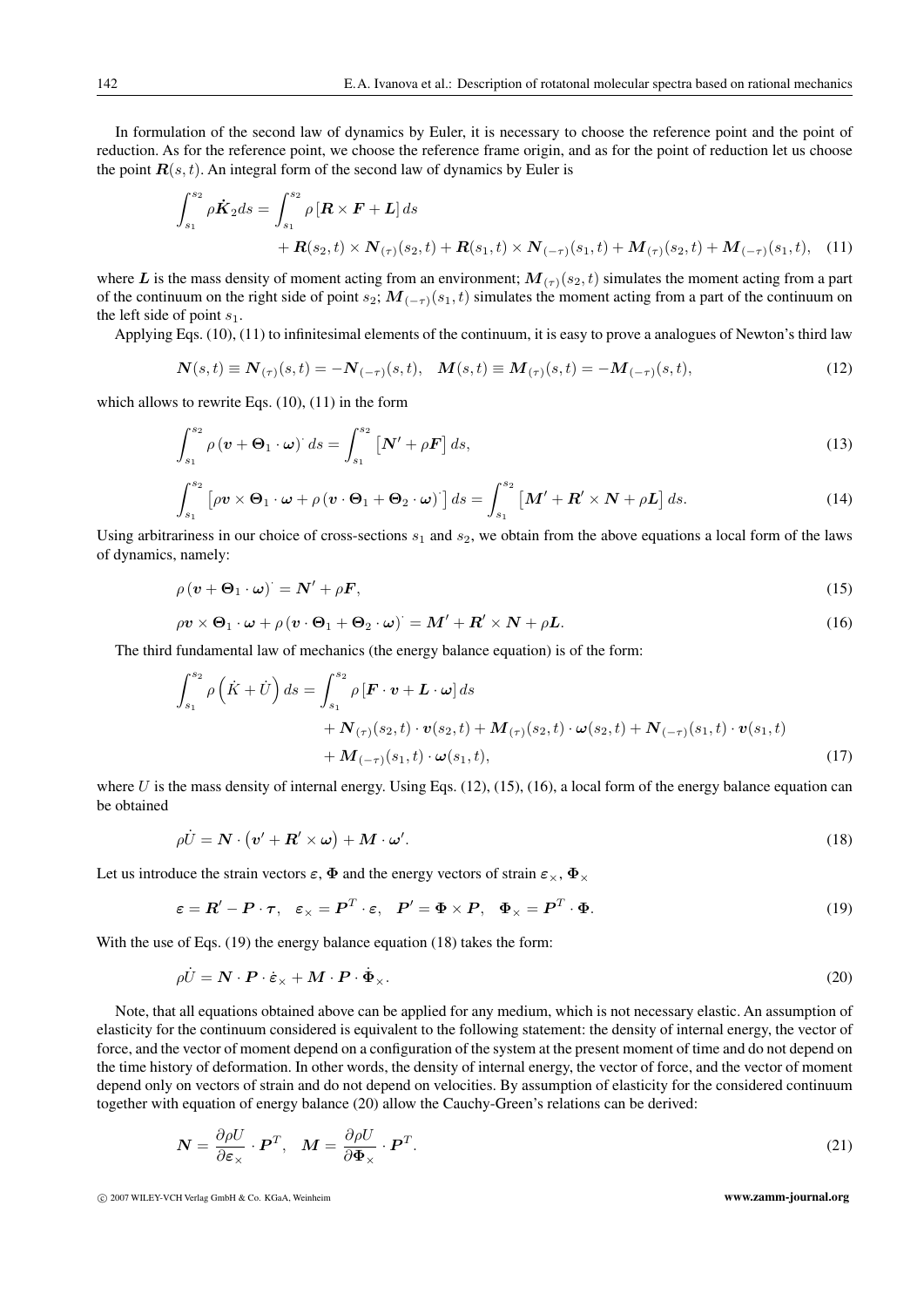To close the set of Eqs. (15), (19), (21), it is enough to set the density of internal energy of the medium as a strain vectors function. The simplest form of the internal energy is the quadratic form of the strain vectors, namely:

$$
\rho U(\varepsilon_{\times}, \, \boldsymbol{\Phi}_{\times}) = \frac{1}{2} \varepsilon_{\times} \cdot \boldsymbol{A} \cdot \varepsilon_{\times} + \varepsilon_{\times} \cdot \boldsymbol{B} \cdot \boldsymbol{\Phi}_{\times} + \frac{1}{2} \boldsymbol{\Phi}_{\times} \cdot \boldsymbol{C} \cdot \boldsymbol{\Phi}_{\times}, \tag{22}
$$

where A, B, C are the stiffness tensors i.e. the quantities, which depend on the properties of the medium and do not depend on strains. With the use of (22) the Eqs. (21) can be rewritten in the form

$$
\mathbf{N} = (\mathbf{A} \cdot \boldsymbol{\varepsilon}_{\times} + \mathbf{B} \cdot \boldsymbol{\Phi}_{\times}) \cdot \mathbf{P}^{T}, \quad \mathbf{M} = (\boldsymbol{\varepsilon}_{\times} \cdot \mathbf{B} + \mathbf{C} \cdot \boldsymbol{\Phi}_{\times}) \cdot \mathbf{P}^{T}.
$$

Thus, Eqs. (15), (16), (19), and (23) describe the dynamics of one-dimensional elastic continuum of one-spin particles. Note, that these equations, from mathematical point of view, fully coincide with equations of the general theory of rods, that includes all forms of deformations [9].

#### **5 Continuous model of diatomic molecule**

Now, we consider model of diatomic molecule, including two one-spin particles (bodies  $A_1$  and  $A_2$ ), modelling atoms, and an one-dimensional elastic continuum of one-spin particles (body  $A_3$ ), simulating the medium by means of which the atoms interact with each other. Dynamics of body  $A_3$  is described by Eqs. (15), (16), (19), (23). The equations of dynamics for bodies  $A_1$  and  $A_2$  have the form of:

$$
\dot{K}_1^*(A_i) = F(A_i, A_3), \quad \dot{K}_2^*(A_i) = M(A_i, A_3), \quad i = 1, 2. \tag{24}
$$

Assume, that the particles of the continuum, which lie in vicinity of bodies  $A_1$  and  $A_2$ , are so strongly attracted to the bodies, that the following conditions are to be fulfilled:

$$
\mathbf{R}_1(t) = \mathbf{R}(s,t)|_{s=0}, \quad \mathbf{P}_1(t) = \mathbf{P}(s,t)|_{s=0}, \quad \mathbf{R}_2(t) = \mathbf{R}(s,t)|_{s=l}, \quad \mathbf{P}_2(t) = \mathbf{P}(s,t)|_{s=l}.
$$
 (25)

According to the third Newton's law,

$$
\mathbf{F}(A_1, A_3) = \mathbf{F}(s, t)|_{s=0}, \qquad \mathbf{M}(A_1, A_3) = \mathbf{M}(s, t)|_{s=0},
$$
  

$$
\mathbf{F}(A_2, A_3) = -\mathbf{F}(s, t)|_{s=l}, \quad \mathbf{M}(A_2, A_3) = -\mathbf{M}(s, t)|_{s=l}.
$$
 (26)

Eqs. (24)–(26) describe boundary conditions for partial differential Eqs. (15), (16), (19), (23).

Thus, our mathematical diatomic molecule model described by a partial differential equations is constructed. Mathematically the model represents a boundary value problem in space coordinate. Such problem has an infinite spectrum of eigenfrequencies. Below the problem is considered in a simplified form, allowing, however, to describe the known experimental facts.

#### **6 Description of infrared molecular spectra using continuum model**

In this section, we consider continuum model of a diatomic molecule, Eqs. (15), (16), (19), (23), (24)–(26). Small free oscillations near the equilibrium position are investigated. The stiffness tensors *A*, *B*, *C* of a medium are taken in the forms:

$$
\mathbf{A} = c\,\boldsymbol{\tau}\boldsymbol{\tau} + G\left(\mathbf{E} - \boldsymbol{\tau}\boldsymbol{\tau}\right), \quad \mathbf{B} = 0, \quad \mathbf{C} = c_{\tau}\boldsymbol{\tau}\boldsymbol{\tau} + D\left(\mathbf{E} - \boldsymbol{\tau}\boldsymbol{\tau}\right), \tag{27}
$$

where  $\tau$ , as before, is the unit vector directed along the axis of a molecule; *E* is the unit tensor; *c*, *G*,  $c<sub>\tau</sub>$ , and *D* are respectively the longitudinal, transversal, torsional, and bending stiffness of the continuum, which connects the atoms in the molecule. The inertia tensors of the atoms and linear densities of inertia tensors of the medium are following:

$$
m_1 \Theta_1^{(1)} = 0, \quad m_1 \Theta_2^{(1)} = J_1 E, \quad m_2 \Theta_1^{(2)} = 0, \quad m_2 \Theta_2^{(2)} = J_2 E,
$$
  

$$
\rho \Theta_1^{(3)} = 0, \quad \rho \Theta_2^{(3)} = \theta_\tau \tau \tau + \theta (E - \tau \tau).
$$
 (28)

Here the atoms are assumed to have spherical symmetry, the medium has transversal isotropy.

Using assumptions  $(27)$ ,  $(28)$ , it can be shown that in linear approximation of the system of Eqs.  $(15)$ ,  $(16)$ ,  $(19)$ ,  $(23)$ – (26) may be combined into four independent systems. Below, we examine, which of these systems can describe the infrared spectra.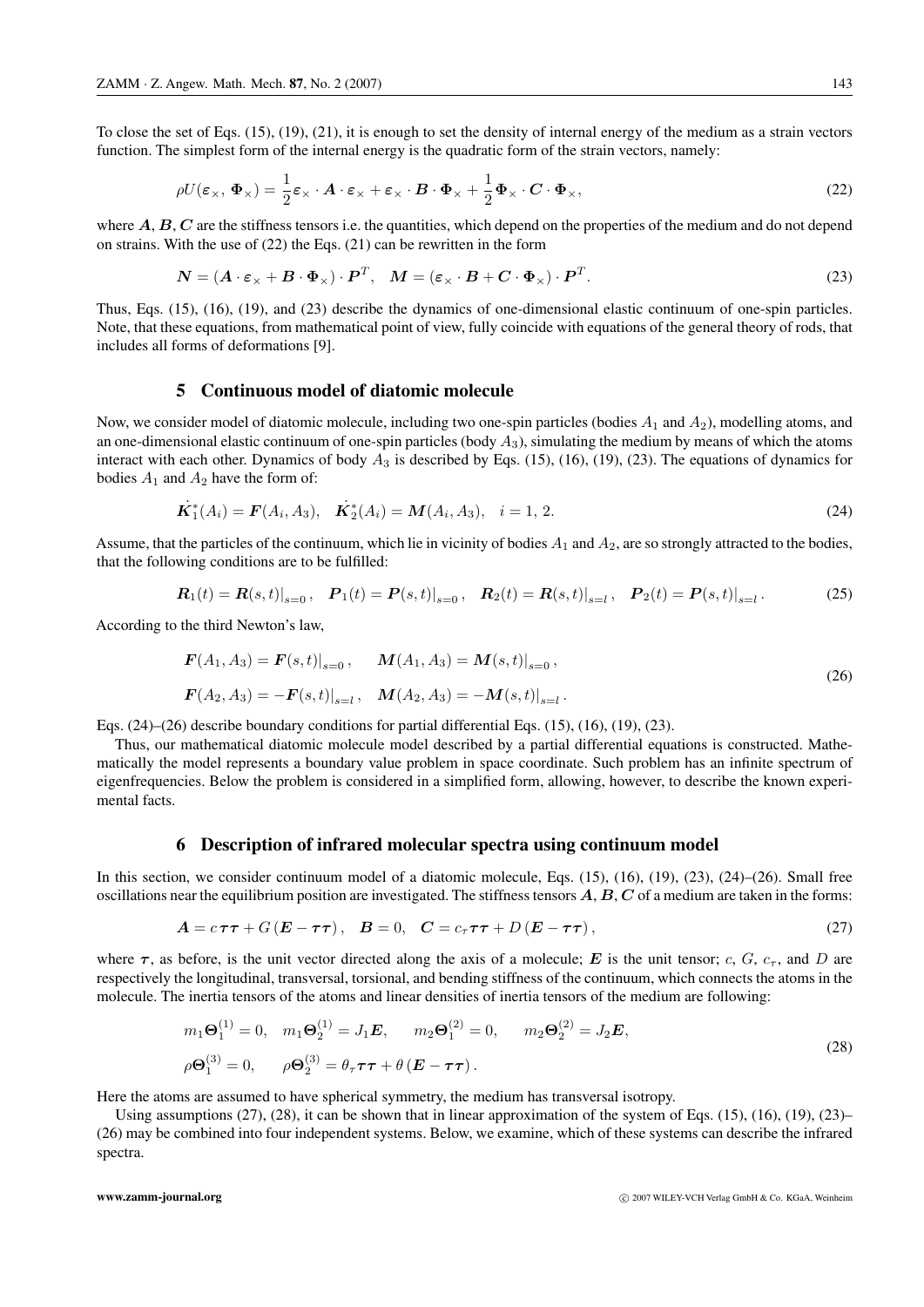*The first system* describes oscillations of a molecule along its axis, namely:

$$
u''(s,t) - \frac{\rho}{c} \ddot{u}(s,t) = 0, \quad m_1 \ddot{u}\big|_{s=0} = c \, u'\big|_{s=0}, \quad m_2 \ddot{u}\big|_{s=l} = -c \, u'\big|_{s=l},\tag{29}
$$

where  $u(s, t)$  is the displacement of particles in a medium along the axis of a molecule. If the mass of the medium is far less than the mass of atoms,  $\rho l \ll m_1, \rho l \ll m_2$ , then the translational inertia properties of the medium can be neglected. Using designations  $u|_{s=0} = u_1$ ,  $u|_{s=t} = u_2$ , the system (29) can be reduced to

$$
(u_2 - u_1)^{\cdot} + \frac{C}{\tilde{m}}(u_2 - u_1) = 0, \quad C = \frac{c}{l}, \quad \tilde{m} = \frac{m_1 m_2}{m_1 + m_2}.
$$
\n(30)

Eq. (30) is the equation of a harmonic oscillator. As a rule, it describes the strongly pronounced resonant peak in the near infrared spectral area. There are no reasons to refuse this model. Moreover, it coincides well with the experiments on investigation of isotopes. It is known, that isotopes possess identical chemical properties. In the above mentioned model, the interatomic bond stiffness C stands for the chemical properties. Hence, the stiffness C should be identical for all isotopes. The internuclear bond stiffnesses evaluated from experimentally measured frequencies and masses of isotopes shows that chemical properties of diatomic molecule isotopes are really identical. The presence of strips at double and triple frequency in the vibrational spectrum, is explained as a rule by the difference of the molecule as such from a simple harmonic oscillator. On our opinion, in scientific literature, there are no publications on the models describing the mentioned resonant peaks. Probably, solution of the problem can be obtained by means of a continuum model (29). It is needed to examine the case of motion of a molecule with another (not longitudinal) degree of freedoms.

*The second and third systems* describe bending oscillations of a molecule. The equation for bending oscillations has the fourth order with respect to space coordinates. A corresponding spectroscopic problem cannot have the solution in the form of equidistant spectrum. Therefore, bending oscillations of a molecule cannot be associated with the rotational spectrum. However, accounting of "bending" degrees of freedom allows to describe the second and third frequency for the vibrational spectrum [10]. Unfortunately, detailed discussion of this question is beyond the framework of our work.

*The fourth system* describes torsional oscillations of a molecule about its axis:

$$
\varphi'' - \frac{\theta_{\tau}}{c_{\tau}} \ddot{\varphi} = 0, \quad J_1 \ddot{\varphi} \big|_{s=0} = c_{\tau} \varphi' \big|_{s=0}, \quad J_2 \ddot{\varphi} \big|_{s=l} = -c_{\tau} \varphi' \big|_{s=l}, \tag{31}
$$

where  $\varphi$  is the angle of rotation of particles about the molecular axis. As it follows from system (31), the torsional oscillations of a molecule are described by a wave equation. The wave equation, under a certain boundary conditions, can give an equidistant spectrum. Let us seek a solution for Eqs. (31) in the form of:

$$
\varphi(s,t) = \Phi(s) \sin(2\pi\nu t + \alpha). \tag{32}
$$

Substituting (32) in Eqs. (31) gives the frequency equation, namely,

$$
(1 - I_1 I_2 z^2 \nu^2) \sin(z\nu) + (I_1 + I_2) z\nu \cos(z\nu) = 0,
$$
\n(33)

where parameters  $I_1$ ,  $I_2$ , z have the form

$$
I_1 = \frac{J_1}{\theta_\tau l}, \quad I_2 = \frac{J_2}{\theta_\tau l}, \quad z = 2\pi l \sqrt{\frac{\theta_\tau}{c_\tau}}.
$$
\n
$$
(34)
$$

It is readily seen that if the inertia moments of atoms are far less than the inertia moments of the medium connecting the atoms, i.e.  $I_1 \ll 1$ ,  $I_1 \ll 1$ , then the solution of Eqs. (33) will describe an almost equidistant spectrum. Thus, the set of Eqs. (31) describing torsional oscillations of the molecule about its axis, can adequately determine the rotational spectrum in the far infrared spectral area.

### **7 Description of a rotational molecular spectrum by means of our continuum model: numerical analysis and comparison with experiments**

Now, we discuss a technique for determination of the model parameters. An elastic medium simulates atomic valence bond in a molecule; it can be considered as a mechanical analogue of an electron cloud bonding nuclei of the atoms. Then, the mass of a medium is equal to the mass of one, two or three electrons, depending on the valency of a bond. The linear density of the moment of inertia in medium  $\theta_\tau$  can be calculated by means of the following formula:  $\theta_\tau = 2\pi \int_0^{r_*} \rho(r) r^3 dr$ , where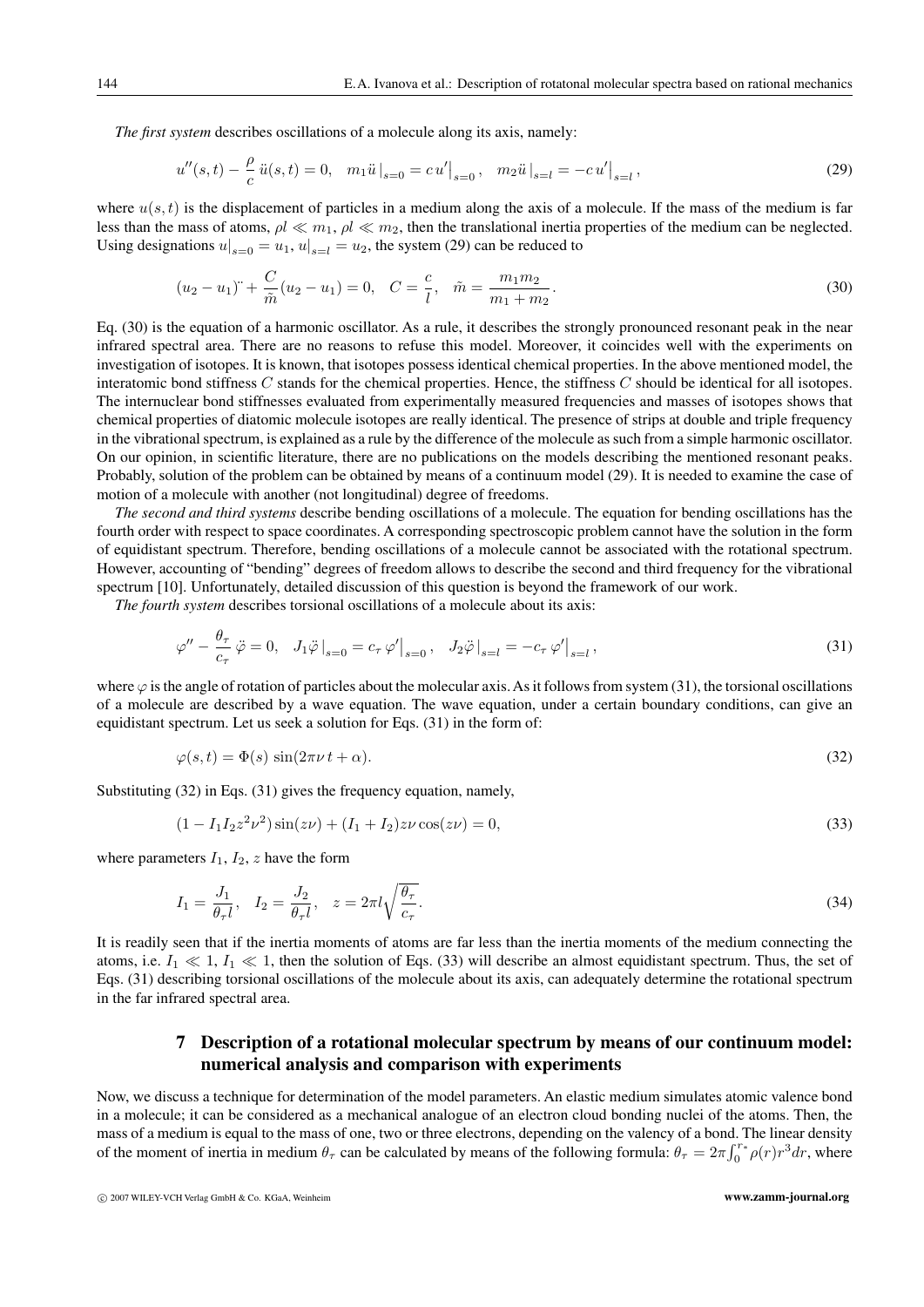$r_{\ast}$  is the radius of a electron cloud. It is not possible to define  $r_{\ast}$  and  $\rho(r)$  reliably, and, therefore, parameter  $\theta_{\tau}$  should be determined from the eigenfrequencies of molecule oscillations. The torsional stiffness of medium  $c<sub>\tau</sub>$  is, also, an unknown parameter of the model and it should be found from the indication of eigenfrequencies.

It is possible to use various physical models for determination of inertia moments of nuclei  $J_1$ ,  $J_2$ . At the first sight, the following model seems to be the most reasonable, where a nucleus is a homogeneous sphere and its radius is proportional to the relative nuclear mass, while density is identical for all elements. In this case, the relation of dimensionless parameters is  $I_1/I_2 = (m_1/m_2)^{5/2}$ . However, another model based on the assumption, that nuclei of atoms are spheres of identical radius with an identical law of the mass distribution, gives the best correspondence with experiments. In this case, the ratio of inertia moments of nuclei is equal to the ratio of their masses:  $I_1/I_2 = m_1/m_2$ .

Thus, from three parameters of the model,  $I_1$ ,  $I_2$ ,  $z$ , only the ratio  $I_1/I_2$  can be considered as a known one. Obviously, this ratio will depend on the choice of a model for nuclei. In principle, parameters  $I_1$ ,  $I_2$ ,  $z$  can be determined by means of experimental values of three eigenfrequencies. However, as quantities  $I_1$ ,  $I_2$  are small (of the order of  $10^{-5}$ ) from the point of view of computations, it is preferable to set the ratio  $I_1/I_2$  a priori. Then, two parameters remained are determined using two eigenfrequencies, whereas by means of the third parameter correctness of the above approximation of ratio  $I_1/I_2$  can be appreciated.

Our technique of determination of parameter z is the following. Three experimentally obtained values of frequencies  $\nu_1$ ,  $\nu_2$ ,  $\nu_3$ , we substitute in Eq. (33) and we obtain three equations for parameters  $I_1$ ,  $I_2$ , z. Then, by simple transformations the three equations can be reduced to one transcendental equation for parameter  $z$ . This equation has an infinite number of solutions, and further it is necessary to choose one of them. So, Eq. (33) can be written in the form:

$$
tg(z\nu) = \frac{(I_1 + I_2)z\nu}{I_1 I_2 z^2 \nu^2 - 1} \,. \tag{35}
$$

Note, that in the case with higher  $\nu$ , the following approximation is valid

$$
tg(z\nu) \approx 0 \quad \Rightarrow \quad z\nu_n \approx \pi n. \tag{36}
$$

Thus,

$$
z \approx \frac{\pi}{\nu_n - \nu_{n-1}}.\tag{37}
$$

Now, among the set of solutions of the transcendental equation it is necessary to choose the value of  $z$ , which is the closest to (37). It should be noticed that values of z calculated by means of various sets of three of eigenfrequencies appear to be very close (differences are observed in the third significant digit).

To determine parameters  $I_1, I_2$ , it is necessary to substitute one of the experimentally known eigenfrequencies, by before found parameter z and relations  $I_2 = \frac{m_2}{m_1} I_1$  in Eq. (33), where the ratio of atomic masses is a known quantity. This gives a quadratic equation for parameter  $I_1$ , where the choice of one of two solutions is obvious. Values of parameters  $I_1$ ,  $I_2$  are essentially dependent on the choice of frequency, which is used in calculation. However, the values of these parameters, apparently, are so small (of order  $10^{-4}$ – $10^{-6}$ ), that an error in their determination does not, practically, influence on values of eigenfrequencies.

For verification of experimental determination of the parameters  $I_1$ ,  $I_2$ , when using the frequencies of the rotational spectrum, it is useful to calculate the parameters by means of a theoretical approach. Let us assume, that the mass of a nucleus is uniformly distributed on the surface of a sphere of radius  $R = 10^{-15}$  m. Then, inertia moments of nuclei can be calculated using by formula:

$$
J_i^* = \frac{2}{3} A_i m_H R^2,\tag{38}
$$

where  $A_i$  is the relative nuclear mass and  $m_H = 1.66 \cdot 10^{-24}$  g is the mass of a hydrogen atom. Now, we assume, that the mass of an electron cloud, bonding atoms in the molecule, is uniformly distributed on the surface of a cylinder of radius  $r_*$ over the length of equilibrium internuclear distance l. For determination of quantity  $r_*$  we accept two assumptions: 1) the density of the electron cloud with the valence bond in a diatomic molecule including  $N$  electrons, is  $N$  times higher than the density of an electron cloud in an atom of hydrogen; 2) in an atom of hydrogen the mass of an electron is uniformly distributed over the surface of a sphere with radius equals to the radius of atom  $r_H = 3 \cdot 10^{-11}$  m. Then,  $r_* = 2r_H/l$ , and the moment of inertia of the electron cloud cross-section is calculated by the formula:

$$
\theta_{\tau}^* = \frac{4Nm_e r_H^4}{l^3},\tag{39}
$$

 $www.zamm-journal.org$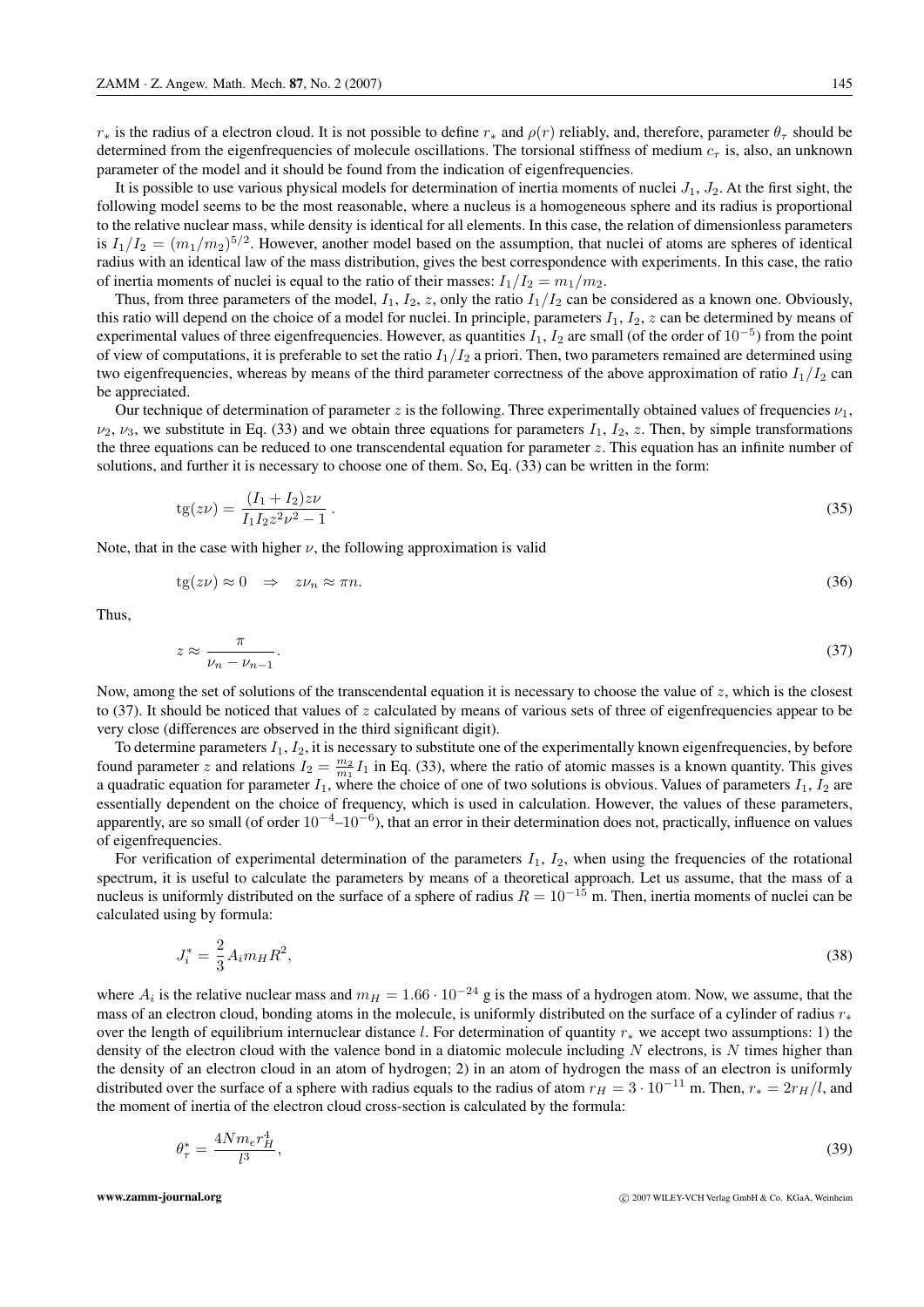| N            | $\lambda \cdot 10^{-2}$ [m <sup>-1</sup> ] | $\lambda \cdot 10^{-2}$ [m <sup>-1</sup> ] | rel. err. $[\%]$ |
|--------------|--------------------------------------------|--------------------------------------------|------------------|
|              | (exp. value)                               | (theor. value)                             |                  |
| $\mathbf{1}$ | 3.845                                      | 3.845                                      | 0                |
| 2            | 7.690                                      | 7.690                                      | 0                |
| 3            | 11.534                                     | 11.535                                     | 0.009            |
| 4            | 15.379                                     | 15.381                                     | 0.013            |
| 5            | 19.222                                     | 19.225                                     | 0.017            |
| 6            | 23.065                                     | 23.070                                     | 0.022            |
| 7            | 26.907                                     | 26.915                                     | 0.030            |
| 8            | 30.748                                     | 30.760                                     | 0.039            |
| 9            | 34.588                                     | 34.605                                     | 0.049            |
| 10           | 38.426                                     | 38.450                                     | 0.062            |
| 11           | 42.263                                     | 42.295                                     | 0.076            |
| 12           | 46.098                                     | 46.140                                     | 0.091            |
| 13           | 49.932                                     | 49.985                                     | 0.106            |
| 14           | 53.763                                     | 53.830                                     | 0.125            |
| 15           | 57.593                                     | 57.675                                     | 0.142            |
| 16           | 61.420                                     | 61.520                                     | 0.163            |

**Table 1** Wave numbers for CO-molecule

where  $m_e = 9.10 \cdot 10^{-28}$  g is the mass of an electron. According to formulas (34), (38), (39), the dimensionless parameter  $I_i^* = \frac{J_i^*}{\theta_{\tau}^* l}$  is calculated as

$$
I_i^* = \frac{A_i l^2}{N} \cdot \frac{m_H R^2}{6m_e r_H^4}.
$$
\n(40)

By substitution of known values of the mass and radius of an hydrogen atom and the electronic mass and radius of the nucleus, into formula (40), we get

$$
I_i^* = 3.75 \cdot 10^{14} \frac{A_i l^2}{N}.
$$
\n<sup>(41)</sup>

The results of calculation of wave numbers  $\lambda = c\nu$  (where c is the velocity of light in vacuum) for torsional oscillations of diatomic molecules and comparison of the obtained wave numbers with experimental values of the wave numbers of rotational spectra for the molecules [3] are given below.

**CO-molecule.** Parameters of the molecule are:  $A_C = 12$ ,  $A_O = 16$ ,  $l = 1.128 \cdot 10^{-10}$  m,  $N = 2$ . The values of dimensionless parameters,  $I_C^*$ ,  $I_O^*$ , calculated by formula (41):

$$
I_C^* = 2.86 \cdot 10^{-5}, \quad I_O^* = 3.82 \cdot 10^{-5}.
$$

The values of the dimensionless parameters of our model calculated by means of frequencies of the rotational spectrum:

$$
cz = 81.70
$$
,  $I_C = 3.11 \cdot 10^{-5}$ ,  $I_O = 4.14 \cdot 10^{-5}$ .

Here, parameters  $I_C$ ,  $I_O$  are determined by the first frequency. Experimental and theoretical values of wave numbers  $\lambda = c\nu$ for CO-molecule, and, as well as, relative errors in wave numbers found theoretically are listed in Table 1.

**HCl-molecule** Parameters of the molecule are:  $A_H = 1$ ,  $A_{Cl} = 35$ ,  $l = 1.275 \cdot 10^{-10}$  m,  $N = 1$ . The values of dimensionless parameters,  $I_C^*$ ,  $I_O^*$ , calculated by formula (41):

$$
I_H^* = 6.10 \cdot 10^{-6}, \quad I_{Cl}^* = 2.13 \cdot 10^{-4}.
$$

The values of the dimensionless parameters of our model calculated by means of frequencies of the rotational spectrum:

$$
cz = 15.10
$$
,  $I_H = 7.01 \cdot 10^{-6}$ ,  $I_{Cl} = 2.45 \cdot 10^{-4}$ .

<sup>-</sup>c 2007 WILEY-VCH Verlag GmbH & Co. KGaA, Weinheim **www.zamm-journal.org**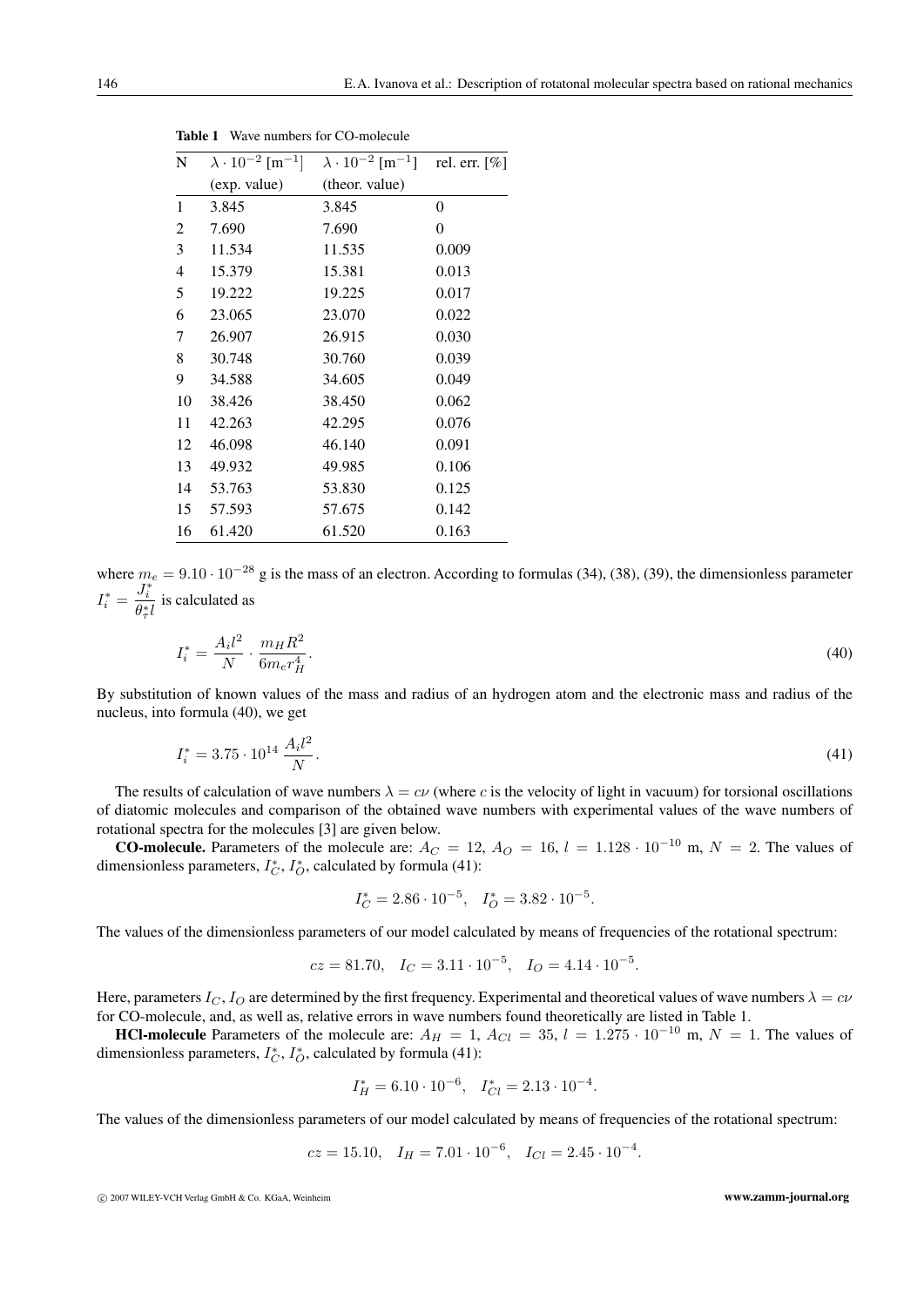| N  | $\lambda \cdot 10^{-2}$ [m <sup>-1</sup> ] | $\lambda \cdot 10^{-2}$ [m <sup>-1</sup> ] | rel. err. $\lceil \% \rceil$ |
|----|--------------------------------------------|--------------------------------------------|------------------------------|
|    | (exp. value)                               | (theor. value)                             |                              |
| 1  | 20.8                                       | 20.80                                      | 0                            |
| 2  | 41.6                                       | 41.60                                      | 0                            |
| 3  | 62.5                                       | 62.40                                      | 0.16                         |
| 4  | 83.1                                       | 83.20                                      | 0.12                         |
| 5  | 103.7                                      | 104.00                                     | 0.29                         |
| 6  | 124.30                                     | 124.80                                     | 0.40                         |
| 7  | 145.03                                     | 145.60                                     | 0.40                         |
| 8  | 165.51                                     | 166.40                                     | 0.54                         |
| 9  | 185.86                                     | 187.20                                     | 0.72                         |
| 10 | 206.38                                     | 208.00                                     | 0.78                         |
| 11 | 226.50                                     | 228.80                                     | 1.02                         |

**Table 2** Wave numbers for HCl-molecule

**Table 3** Wave numbers for HF-molecule

| N  | $\lambda \cdot 10^{-2}$ [m <sup>-1</sup> ] | $\lambda \cdot 10^{-2}$ [m <sup>-1</sup> ] | rel. err. $[\%]$ |
|----|--------------------------------------------|--------------------------------------------|------------------|
|    | (exp. value)                               | (theor. value)                             |                  |
| 1  | 41.08                                      | 41.08                                      | 0                |
| 2  | 82.19                                      | 82.15                                      | 0.05             |
| 3  | 123.15                                     | 123.23                                     | 0.06             |
| 4  | 164.00                                     | 164.30                                     | 0.18             |
| 5  | 204.62                                     | 205.38                                     | 0.37             |
| 6  | 244.93                                     | 246.45                                     | 0.62             |
| 7  | 285.01                                     | 287.53                                     | 0.88             |
| 8  | 324.65                                     | 328.60                                     | 1.22             |
| 9  | 363.93                                     | 369.68                                     | 1.58             |
| 10 | 402.82                                     | 410.75                                     | 1.97             |
| 11 | 441.13                                     | 451.83                                     | 2.43             |

Here, the values of parameters  $I_C$ ,  $I_O$  are listed, which are calculated using one of the first two frequencies (the values of parameters do not depend on the choice of frequency). Experimental and theoretical values of wave numbers,  $\lambda = c\nu$ , for HCl-molecule, and relative errors, as well, in wave numbers found theoretically are listed in Table 2.

**HF-molecule** Parameters of the molecule are:  $A_H = 1$ ,  $A_F = 19$ ,  $l = 0.917 \cdot 10^{-10}$ ,  $N = 1$ . The values of the dimensionless parameters,  $I_C^*$ ,  $I_O^*$ , calculated by formula (41):

$$
I_H^* = 3.15 \cdot 10^{-6}, \quad I_F^* = 5.99 \cdot 10^{-5}.
$$

The values of the dimensionless parameters of our model calculated by means of frequencies of the rotational spectrum:

$$
cz = 7.648
$$
,  $I_H = 2.82 \cdot 10^{-6}$ ,  $I_F = 5.36 \cdot 10^{-5}$ .

Here, the average values for parameters  $I_C$ ,  $I_F$  are obtained using the first three frequencies. Experimental and theoretical values of wave numbers  $\lambda = c \nu$  for HF-molecule, and, also, relative errors in the theoretically determined wave numbers are listed in Table 3.

As it can be seen in the tables, there is a good agreement of theoretical values with experimental data on the eigenfrequencies. The values of the dimensionless inertia parameters I and  $I^*$ , obtained by different models are even in a more close agreement with each other, than it might be expected in view of infinite small deviation of the spectrum from an equidistant one.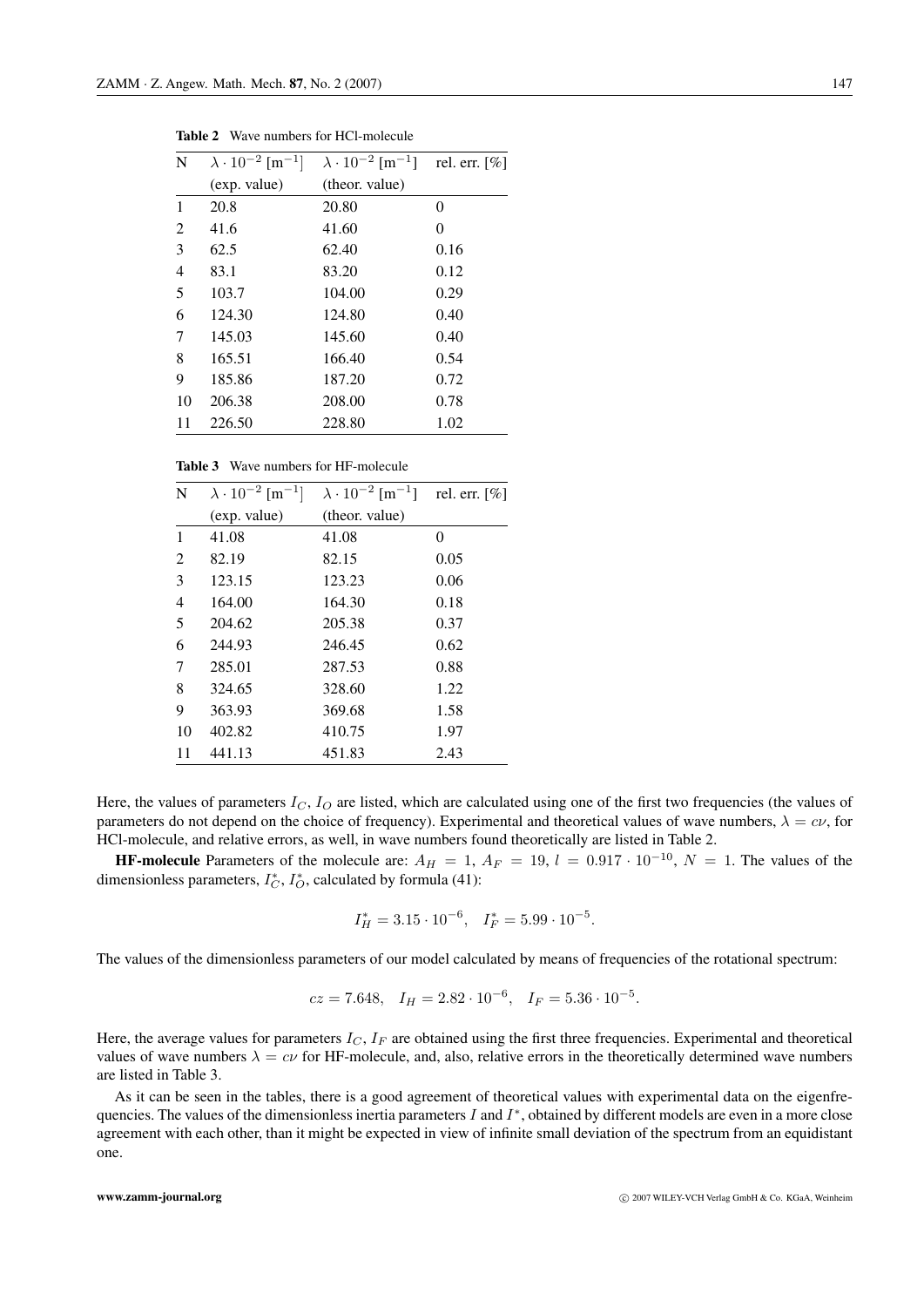## **8 Qualitative description of thin structure of resonant peak in near infrared spectral area**

Experimental investigations show that a resonant peak in the near infrared spectral area consists of a set of close located resonant peaks. It is possible to explain this fact by a mutual influence of translational and rotational motions. Small oscillations of a diatomic molecule near its equilibrium state were considered above. In this case longitudinal and torsional oscillations of the molecule are described by an independent set of equations. However, in the case, where the rotation of the molecule as a rigid body is taken into account, there the situation will be different. Here we show it. For simplification of mathematical statement of the problem the following three assumptions are used:

1) Bending oscillations of the molecule are neglected. In other words, transversal and bending stiffness are considered to be infinite, i.e.  $G \to \infty$  and  $D \to \infty$ .

2) The mass of a medium is small in comparison to the masses of atoms, i.e.  $\rho l \ll m_1$ ,  $\rho l \ll m_2$ . Here we may neglect the inertia of the medium with respect to translational motions.

3) There are no external influences on a molecule. In this case, the center of masses of the molecule moves at constant velocity, while the angular momentum of the molecule calculated with respect to its center of masses to be conserved, i.e.  $K_2^C = K = \text{const.}$ 

4) At an initial instant the direction of an angular momentum vector is not close to the direction of the molecule axis. In this case, the desired effect of mutual influence of translational and torsional oscillations can be observed.

Now we introduce an inertial frame of reference moving together with the center of molecular mass. Below all equations of motion are written in terms of the frame of reference. The tensor of rotation for particles of medium  $P(s, t)$  and tensors of rotation for atoms  $P_1(t)$  and  $P_2(t)$  can be represented as [6,7]:

$$
\boldsymbol{P}(s,t) = \boldsymbol{Q}(t) \cdot \boldsymbol{P}_{\tau}(s,t), \quad \boldsymbol{P}_{1}(t) = \boldsymbol{P}(s,t)|_{s=0}, \quad \boldsymbol{P}_{2}(t) = \boldsymbol{P}(s,t)|_{s=t} \,. \tag{42}
$$

Here, tensor of rotation  $P_{\tau}(s,t) = P(\varphi(s,t) \tau)$  describes rotation of particles in the medium about the axis of a molecule, while the angle of rotation  $\varphi(s, t)$  defines torsional oscillations and rotation of the molecule about its axis. Tensor of rotation  $Q(t)$  can be represented as the composition of two tensors of rotation [6,7]

$$
\mathbf{Q}(t) = \mathbf{Q}_2(\psi \mathbf{k}) \cdot \mathbf{Q}_1(\gamma \mathbf{m}), \quad \mathbf{m} = \boldsymbol{\tau} \times \mathbf{k} / |\boldsymbol{\tau} \times \mathbf{k}| \,, \tag{43}
$$

where **k** is the unit vector of molecular angular momentum. The vector of the angular velocity of particles in medium and vectors of the angular velocity of atoms are calculated as in papers [8, 9]

$$
\boldsymbol{\omega}(s,t) = \boldsymbol{\omega}_Q(t) + \boldsymbol{Q}(t) \cdot \dot{\varphi}(s,t) \boldsymbol{\tau}, \quad \boldsymbol{\omega}_1(t) = \boldsymbol{\omega}(s,t)|_{s=0}, \quad \boldsymbol{\omega}_2(t) = \boldsymbol{\omega}(s,t)|_{s=t}, \tag{44}
$$

where  $\omega<sub>Q</sub>(t)$  is the angular velocity vector corresponding to the tensor of rotation  $Q(t)$ . In addition to the quantities defined above, the so-called right vector of angular velocity  $\Omega_{\Omega}(t) = Q^{T}(t) \cdot \omega_{\Omega}(t)$  is used. Vectors of position of atoms in the frame of reference moving together with the center of molecular mass are following:

$$
\boldsymbol{R}_1(t) = \boldsymbol{Q}(t) \cdot \left( [-l_1 + u_1(t)] \boldsymbol{\tau} \right), \quad \boldsymbol{R}_2(t) = \boldsymbol{Q}(t) \cdot \left( [l_2 + u_2(t)] \boldsymbol{\tau} \right), \quad l_1 = \frac{m_2 l}{m_1 + m_2}, \quad l_2 = \frac{m_1 l}{m_1 + m_2}.
$$
 (45)

Further, we assume that displacements of the atoms  $u_1(t)$ ,  $u_1(t)$  are small in comparison with the internuclear distance l, and all the equations are derived in linear approximation.

Dynamics of the molecule is described by Eqs.  $(15)$ ,  $(16)$ ,  $(19)$ ,  $(23)$ – $(26)$ . In consideration the assumptions formulated above and elimination the unknown constraint forces, we obtain the set of equations including an equation for longitudinal oscillations

$$
(u_2 - u_1)^{\cdot} + \frac{C}{\tilde{m}}(u_2 - u_1) = \left[ |\Omega_Q|^2 - (\tau \cdot \Omega_Q)^2 \right] (u_2 - u_1 + l), \tag{46}
$$

and equations for torsional oscillations

$$
\varphi'' - \frac{\theta_{\tau}}{c_{\tau}} \ddot{\varphi} = \frac{\theta_{\tau}}{c_{\tau}} (\boldsymbol{\tau} \cdot \boldsymbol{\Omega}_{Q}) \, , \quad \left( \ddot{\varphi} - \frac{c_{\tau}}{J_{1}} \varphi' \right) \bigg|_{s=0} = - (\boldsymbol{\tau} \cdot \boldsymbol{\Omega}_{Q}) \, , \quad \left( \ddot{\varphi} + \frac{c_{\tau}}{J_{2}} \varphi' \right) \bigg|_{s=l} = - (\boldsymbol{\tau} \cdot \boldsymbol{\Omega}_{Q}) \, , \quad (47)
$$

along with the law of conservation of the molecular angular momentum

$$
\boldsymbol{R}_1 \times m_1 \dot{\boldsymbol{R}}_1 + \boldsymbol{R}_2 \times m_2 \dot{\boldsymbol{R}}_2 + J_1 \boldsymbol{\omega}_1 + J_2 \boldsymbol{\omega}_2 + \int_{-l_1}^{l_2} \boldsymbol{Q} \cdot [\theta_\tau \boldsymbol{\tau} \boldsymbol{\tau} + \theta (\boldsymbol{E} - \boldsymbol{\tau} \boldsymbol{\tau})] \cdot \boldsymbol{Q}^T \cdot \boldsymbol{\omega} \, ds = \boldsymbol{K}.
$$
 (48)

-c 2007 WILEY-VCH Verlag GmbH & Co. KGaA, Weinheim **www.zamm-journal.org**